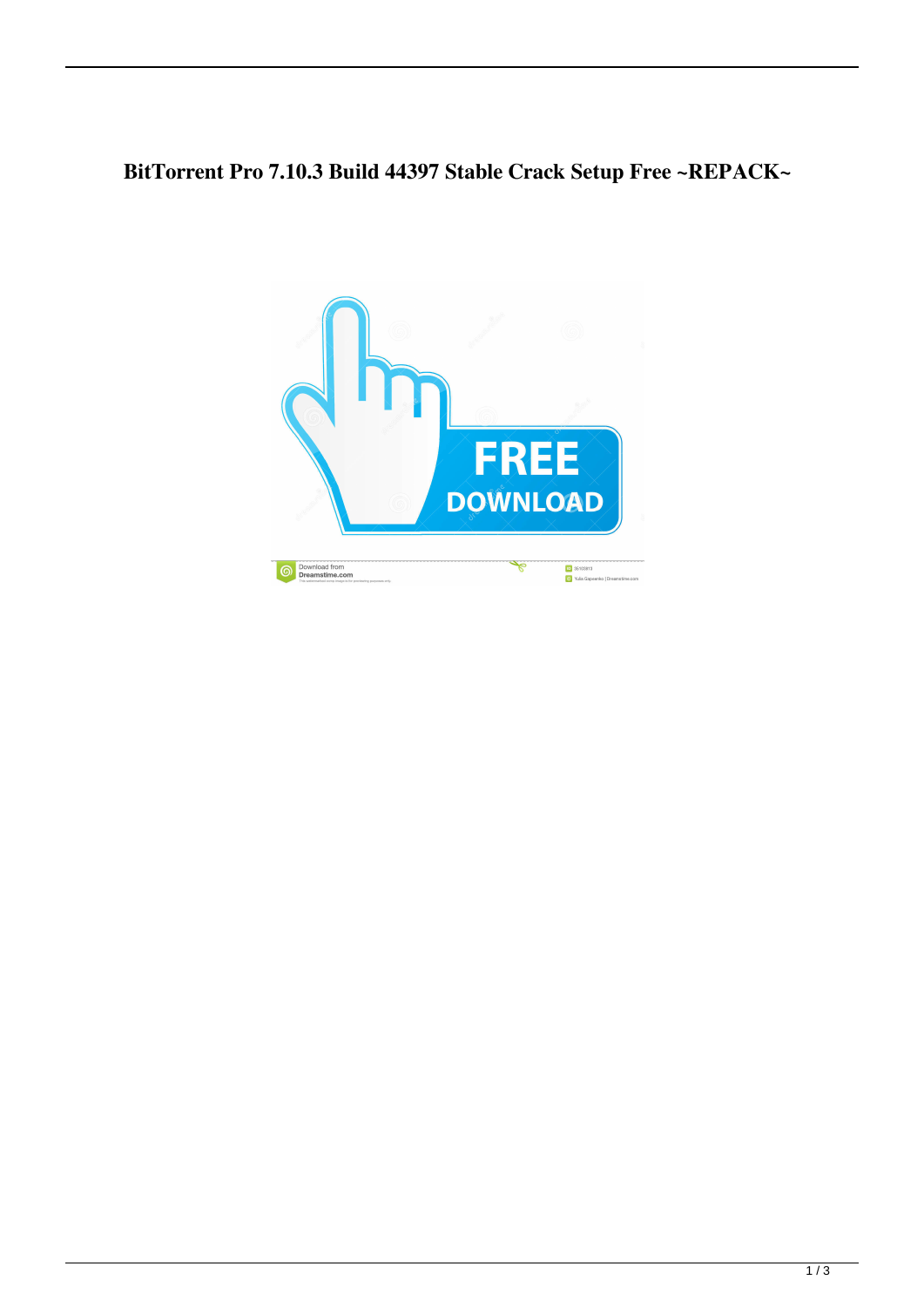. 2019.04.01. Free Driver Download For BEHRINGER USB AUDIO 2.8.14 for Windows. BEHRINGER USB AUDIO 2.8.14 Drivers For Windows 8, 7, XP, Vista & Mac OS. The two pieces are combined into an expressive statement, as they complement each other on the keyboard. Types of instrumentation The four basic types of instrumental music are: Electronic music (electroacoustic music) is derived from the combination of a large variety of elements. . Electronic instruments and synthesizers are used in the creation of electronic music. . Instruments such as the clarinet, marimba, trumpet, flute, and recorder are important in the performance of classical music. . Classical music is a term used to describe music that is structured and written in a traditional format, in contrast to electronic music. . The four basic types of instrumental music are: There are two basic instruments in electronic music: The synthesizer is used to create the sound of a musical instrument that cannot be played by a human. . The sequence is an instrument with its own timbral qualities that is used in the creation of new and unique sound effects. . Arrangements of multiple instruments A string quartet comprises four stringed instruments: String instruments have natural resonances in their bodies that make them ideal for high-quality sound. . Sound-producing equipment Instruments are the key element of music. A sound-producing instrument gives a musical instrument a musical sound. . Other instruments There are various musical instruments that produce sound that cannot be played by a human, including brass instruments, woodwind instruments, and percussion instruments. . Recordings and notation Music notation is the written representation of a piece of music. . Recordings are the words, voices, and instruments that form the complete piece of music. . Sound Music has been described as the sound of silence. . List of music genres Jazz is a type of music that is performed by instrumentalists playing in sync. . The eight basic types of instrumental music are: Classical music is a term used to describe music that is structured and written in a traditional format, in contrast to electronic music. . Some genres of instrumental music: Instrument